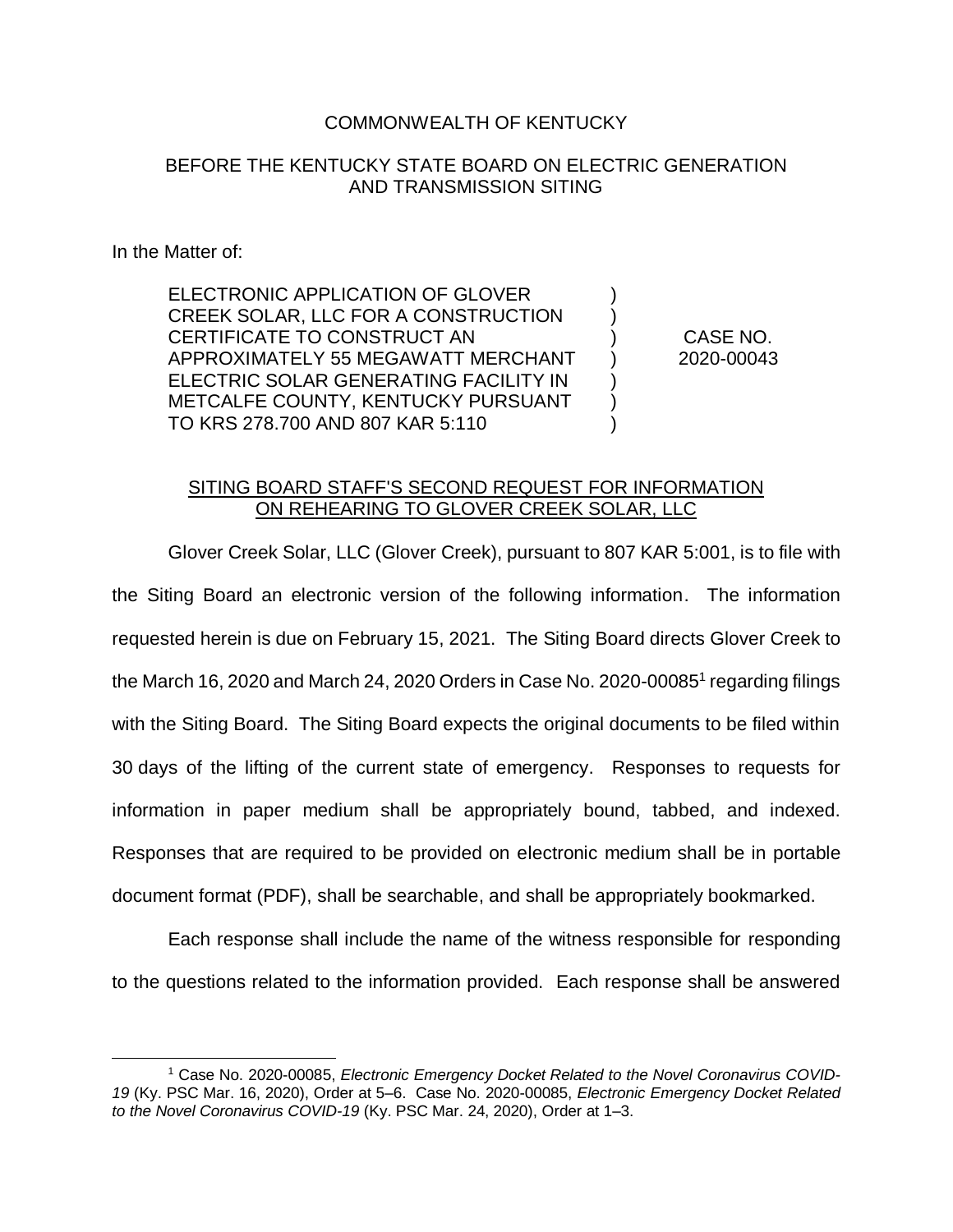under oath or, for representatives of a public or private corporation or a partnership or association or a governmental agency, be accompanied by a signed certification of the preparer or the person supervising the preparation of the response on behalf of the entity that the response is true and accurate to the best of that person's knowledge, information, and belief formed after a reasonable inquiry.

Glover Creek shall make timely amendment to any prior response if Glover Creek obtains information that indicates the response was incorrect when made or, though correct when made, is now incorrect in any material respect. For any request to which Glover Creek fails or refuses to furnish all or part of the requested information, Glover Creek shall provide a written explanation of the specific grounds for its failure to completely and precisely respond.

Careful attention shall be given to copied material to ensure that it is legible. When the requested information has been previously provided in this proceeding in the requested format, reference may be made to the specific location of that information in responding to this request. When filing a paper containing personal information, Glover Creek shall, in accordance with 807 KAR 5:001, Section 4(10), encrypt or redact the paper so that personal information cannot be read.

1. Refer to Glover Creek's response to Siting Board Staff's First Request for Information on Rehearing (Staff's First Request), Item 2.c.

a. State whether there is an industry best practice standard as it relates to mitigation of noise and visual impacts at solar sites in general.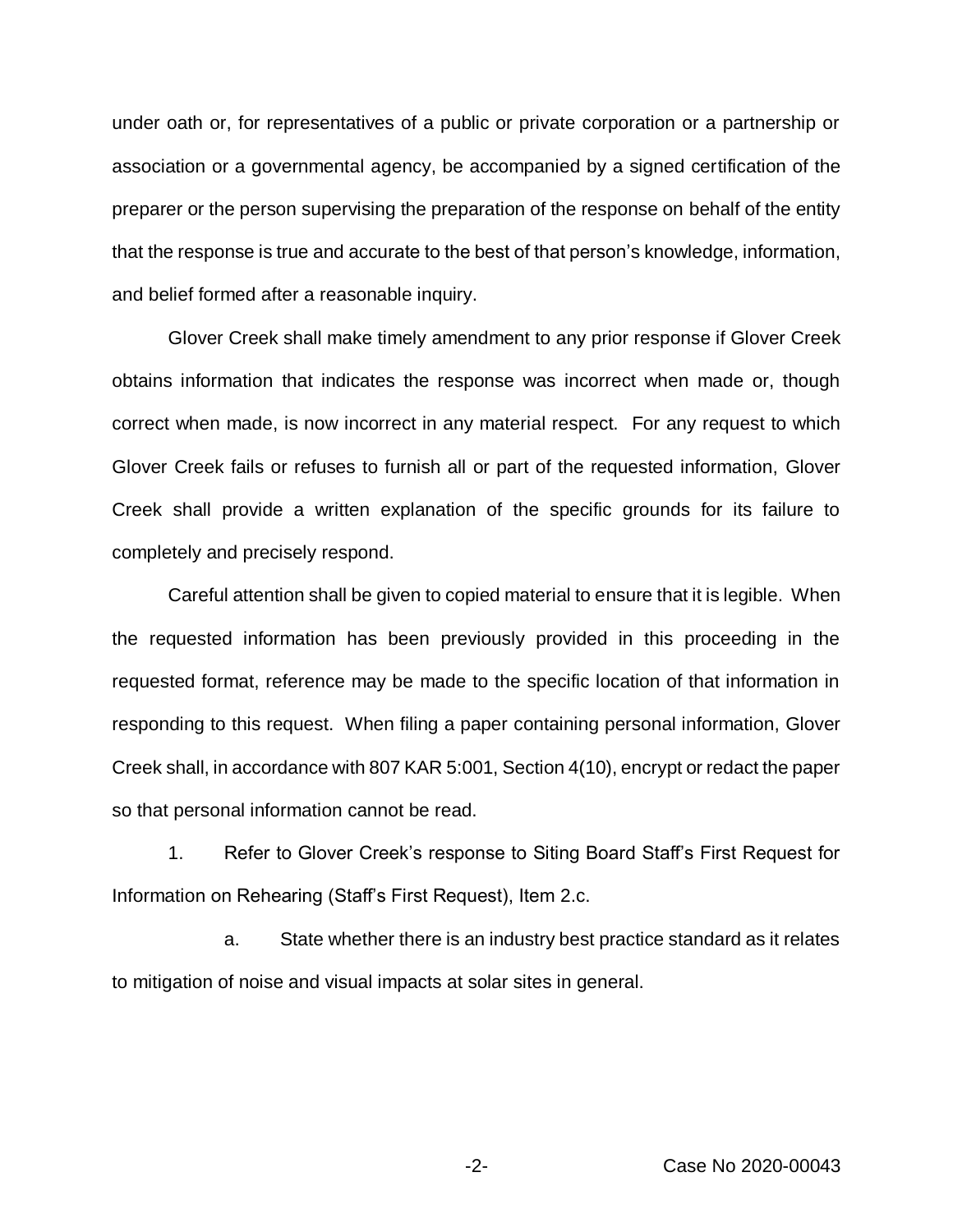b. State whether there is an industry best practice standard as it relates to mitigation of noise associated with the tamping process during construction at solar sites.

2. Refer to Glover Creek's response to Staff's First Request, Item 2.e.

a. Provide the estimated total cost of the nonmature vegetative buffers that will be implemented as indicated on the preliminary site layout plan.

b. Provide the estimated total cost of planting mature vegetative buffers if those buffers were implemented as marked on the preliminary site layout plan.

3. Refer to Glover Creek's response to Staff's First Request, Item 3. Provide the estimated total cost for the green slats fencing.

4. Refer to Glover Creek's response to Staff's First Request, Item 5.b. State whether construction work on Sundays is similar to construction work done that is typically done during the nighttime hours of 6 p.m. to 9 p.m., i.e., work that is reserved to make up for delays.

5. Confirm that the racking pile construction is expected to take approximately four weeks beginning February 10, 2022, through March 11, 2022, as provided in Glover Creek's response to Harvey Economics' First Request for Information, Exhibit C.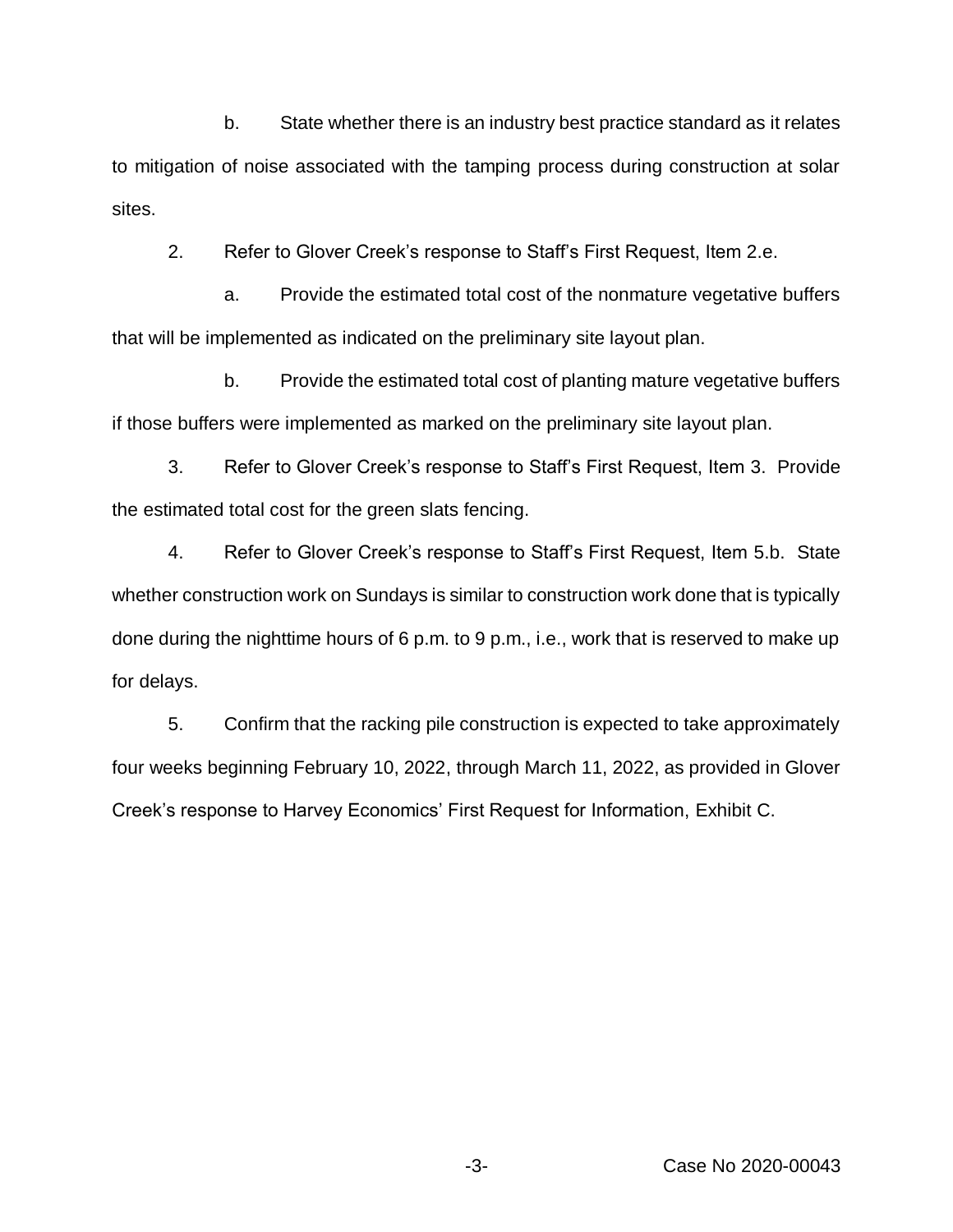midwell

Linda C. Bridwell, PE Executive Director Public Service Commission *on behalf of*  the Kentucky State Board on Electric Generation and Transmission Siting P.O. Box 615 Frankfort, KY 40602

DATED \_\_\_\_\_\_\_\_\_\_\_\_\_\_\_\_\_\_ FEB 01 2021

cc: Parties of Record